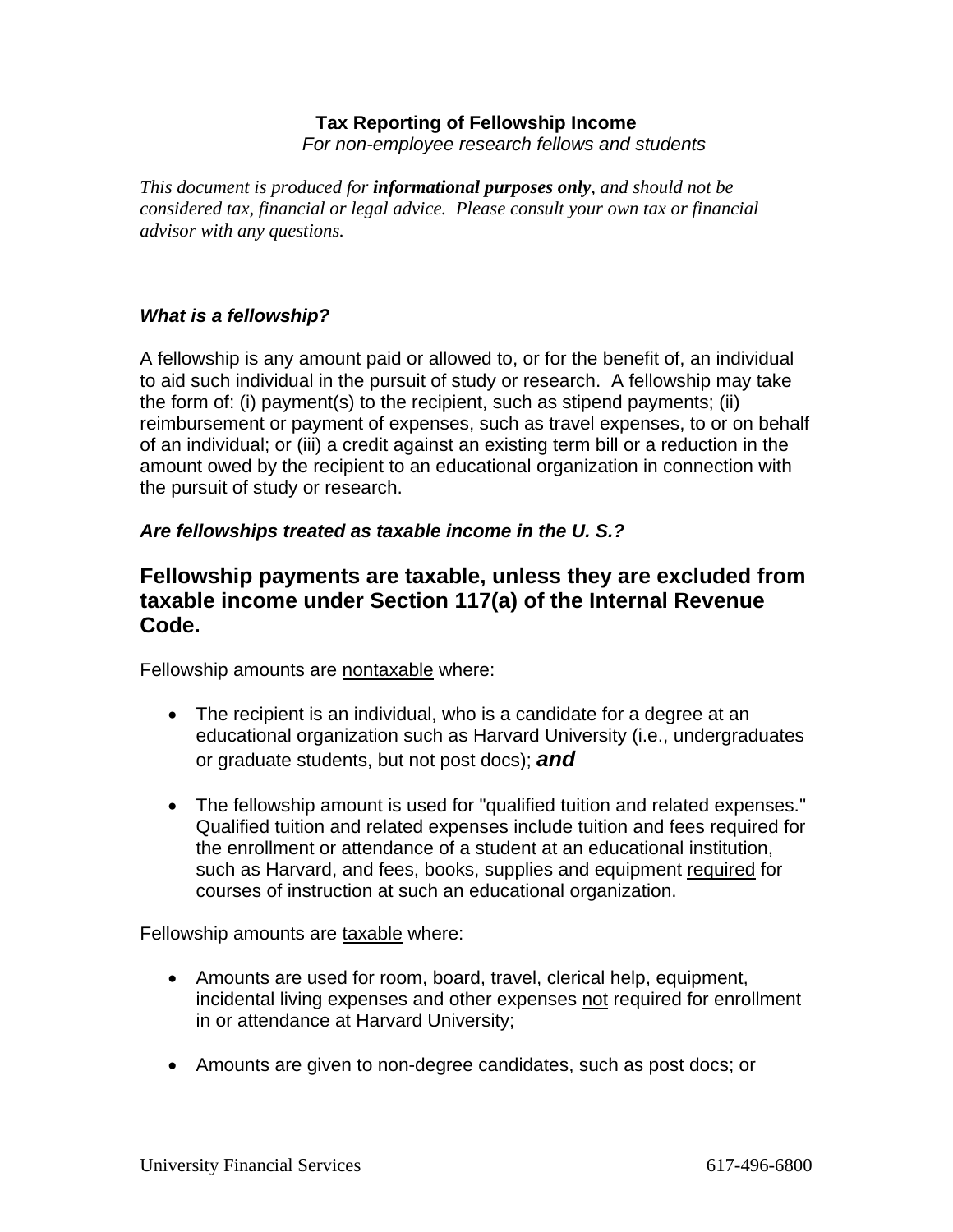• The fellowship grant is conditioned upon either past, present, or future services by the recipient, or upon services that are primarily for the benefit of the University.

Note: NRSA fellowship grants: Training program stipends under certain fellowship programs, such as NRSA awards under the NIH research training fellowships, do not represent compensation for services. That is because the stipends are not paid for or in connection with the performance of services, but are grants to participants to enable them to pursue programs of independent research, training, and original study, focusing on the experience to be gained by the recipient, rather than on the University's benefit.

## *Are fellowships subject to FICA?*

Fellowship amounts are subject to FICA **only** if they are deemed to be "wages" for employment tax purposes. Whether fellowships are wages is an inherently factual determination, requiring consideration of all relevant facts and circumstances of the program.

### *Will there be withholding from non-employee fellowship amounts? (This depends on your tax status in the U.S.)*

If you are a nonresident alien for U. S. tax purposes, there will be withholding from your fellowship income, unless you qualify for and are granted a tax treaty benefit, which reduces or eliminates tax withholding. In the absence of a tax treaty benefit, the withholding rate depends on the type of visa held. For F, J, M, and Q visas, the withholding rate is 14%; for all other visas, the withholding rate is 30%.

If you are a U. S. citizen or resident alien for U. S. tax purposes, the University will not withhold from your non-employee fellowship payments. Therefore, you should consult your personal tax adviser to determine whether or not you should be making estimated tax payments with respect to your fellowship income.

### *Are there tax treaty benefits available for nonresident aliens who receive fellowship amounts?*

Availability of tax treaty benefits varies with country of origin. Please contact University Financial Services if you wish to apply for a tax treaty benefit with respect to your fellowship amounts (1033 Massachusetts Ave, 2<sup>nd</sup> floor / 617-496-6800).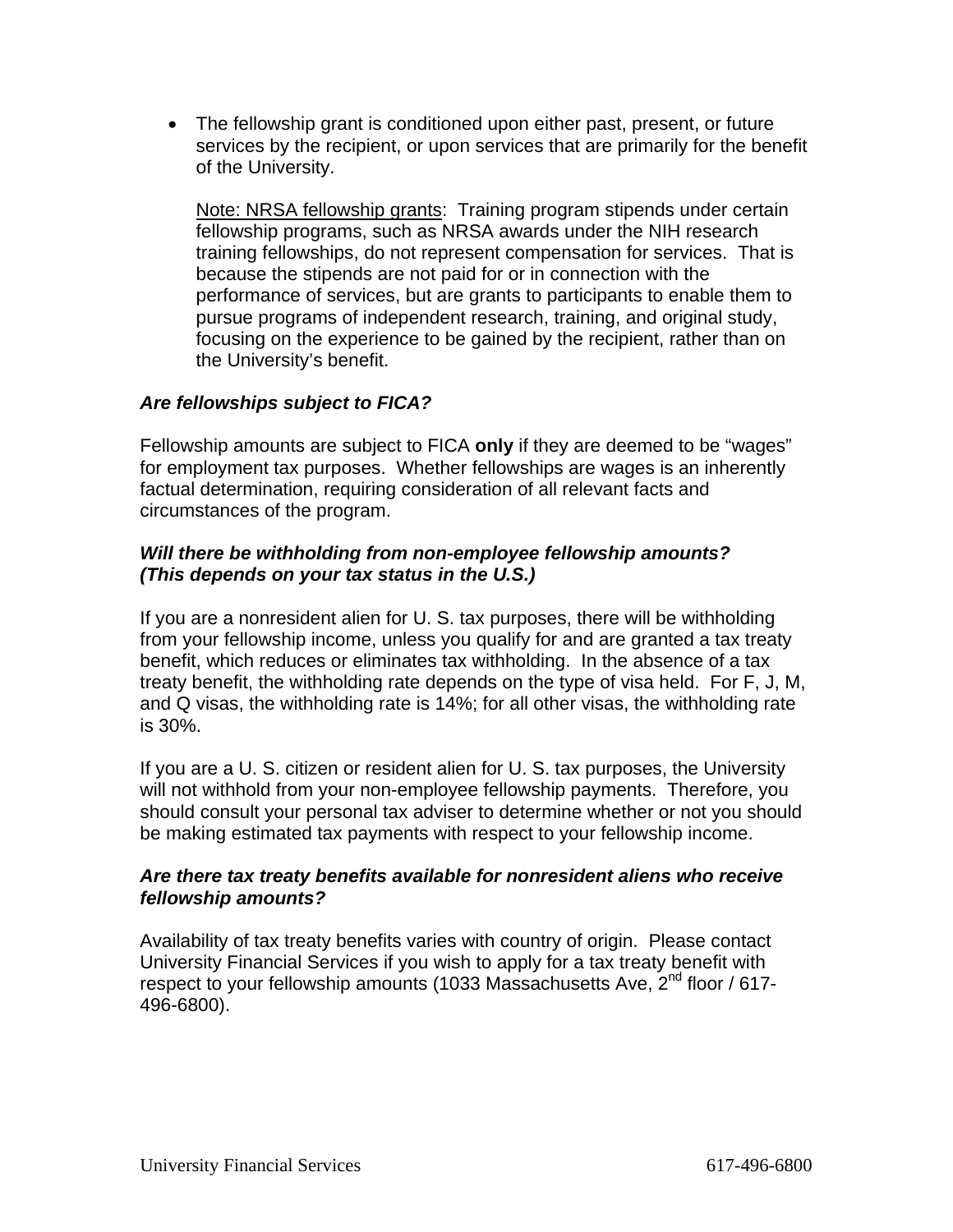#### *Will I receive a tax reporting form from the University showing fellowship amounts?*

The answer depends on your tax classification in the U. S. The University is not required to report fellowship amounts for U. S. citizens or individuals, who are resident aliens for tax purposes, on a Form 1099 or other formal tax document. Therefore, it is important to keep your own records or to seek a summary from your department in order to have the information necessary to prepare your personal tax return.

If you are a nonresident alien for U. S. tax purposes, then you will receive a Form 1042-S, showing fellowship amounts for each calendar year, in the spring immediately following the relevant calendar year.

### *Are there IRS publications, which can help me to prepare my personal income tax return, showing fellowship income?*

In preparing your personal income tax return, please consult with your own tax advisor, because University Financial Services is not authorized to provide individual tax advice. You may, however, find it helpful to read the IRS publication relevant to your personal situation:

- If you are a U. S. citizen or resident for tax purposes, who received fellowship amounts for studying, teaching or researching in the U. S., then see IRS Publication 970, Tax Benefits for Education, which is available at <http://www.irs.gov/publications/p970/index.html>
- If you are a U. S. citizen or resident alien for tax purposes, who received fellowship amounts for studying, teaching or researching outside the U. S., then see Publication 54, Tax Guide for U. S. Citizens and Resident Aliens Abroad, which is available at [http://www.irs.gov/pub/irs-pdf/p54.pdf.](http://www.irs.gov/pub/irs-pdf/p54.pdf)
- If you are a nonresident alien for U. S. tax purposes, who received fellowship amounts for studying, teaching or researching in the U. S., then see Publication 519, U. S. Tax Guide for Aliens, which is available at [http://www.irs.gov/pub/irs-pdf/p519.pdf.](http://www.irs.gov/pub/irs-pdf/p519.pdf)
- Federal income tax forms and publications can be downloaded from the IRS web site at [http://www.irs.gov](http://www.irs.gov/)
- Massachusetts income tax forms and publications can be downloaded from the Massachusetts Department of Revenue (DOR) web site at [http://www.dor.state.ma.us/forms/FormsMenu2.htm.](http://www.mass.gov/?pageID=dortopic&L=3&L0=Home&L1=Individuals+and+Families&L2=Personal+Income+Tax&sid=Ador)

Once at the MADOR web site: